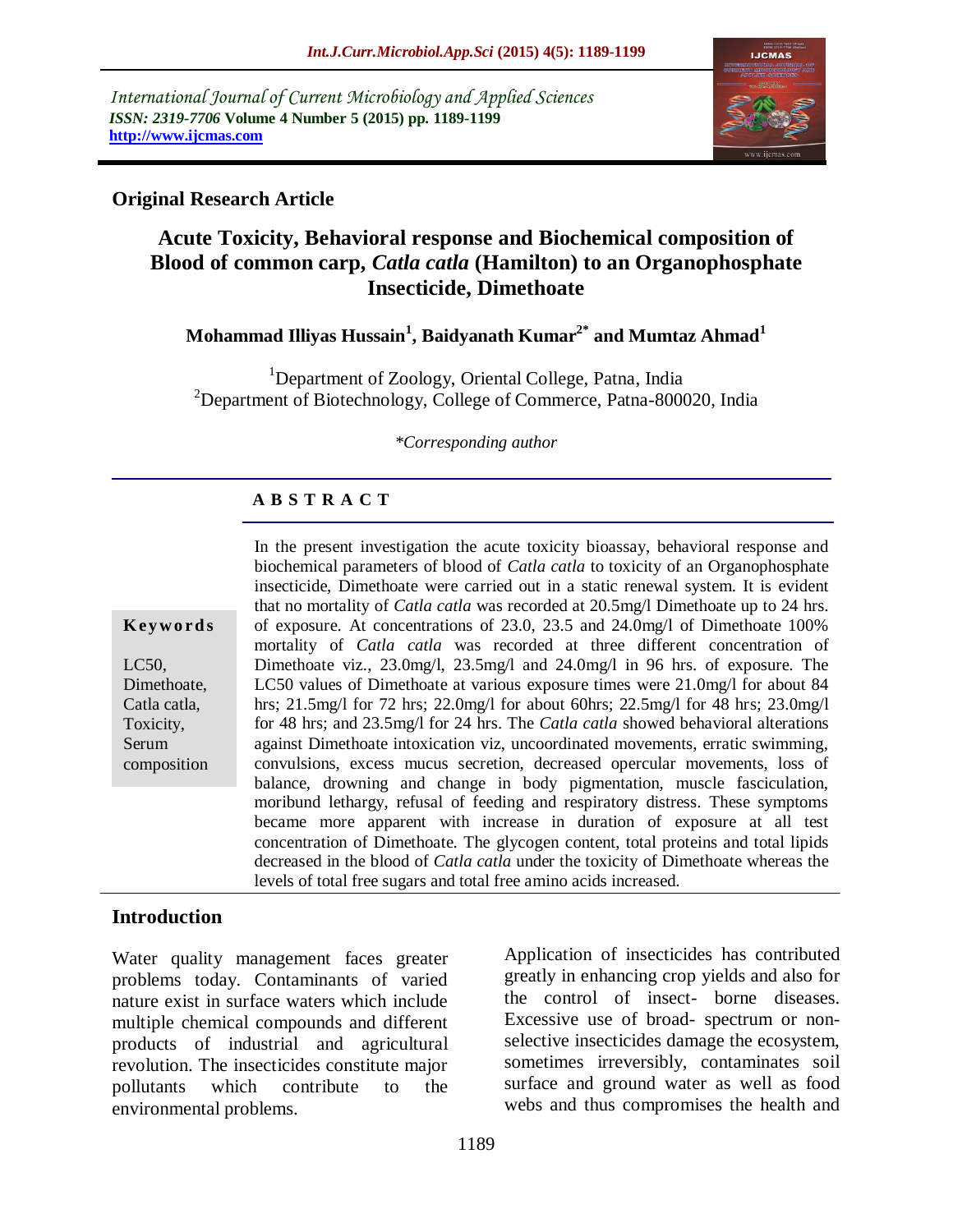well being of the inhabitants of the aquatic and terrestrial ecosystems.

There are many pathways by which insecticides leave their sites of application and distribute throughout the environment and enter the aquatic ecosystem. The major route of insecticides to aquatic ecosystems is through rainfall, runoff and atmospheric deposition. Another source of water contamination by insecticides is from municipal and industrial discharges. Most insecticides ultimately find their way into rivers, lakes and ponds (Tarahi Tabrizi, 2001; Honarpajouh, 2003; Bagheri, 2007; Shayeghi et at., 2007; Vryzas et al., 2009; Werimo et al., 2009; Arjmandi et al., 2010) and have been found to be highly toxic to non- target organisms that inhabit natural environments close to agricultural fields. The contamination of surface waters by insecticides causes adverse effects on growth, survival and reproduction of aquatic animals. The increase of mortality among the fish in various water bodies has drawn attention of researcher to the problems caused by insecticides runoff associated with intense agricultural practices. Different concentrations of insecticides are present in water bodies and found to be toxic to aquatic organisms especially fish (Talebi, 1998; Uner et al., 2006; Banaee et at., 2008). Fishes are highly sensitive to the environmental contamination of water. Hence insecticides, serious pollutants may significantly damage certain physiological and biochemical processes when they enter into the organs and tissues of fish (John, 2007; Banaee et al., 2011). It has been found that different kinds of insecticides can cause serious impairment to physiological and health status of fishes (Begum, 2004; Monteiro et al., 2006; Siang et al., 2007; Banaee et al., 2009). Since fishes are important sources of proteins and lipids for humans and domestic animals, so health of fishes is important for human beings.

Among different classes of insecticides, organophosphates are more frequently used because of their high insecticidal property, low mammalian toxicity, less persistence and rapid biodegradability in the environment. Dimethoate [IUPAC Name- o, o dimethyle S- (N methyl carbamoylmethyl) phosphoro- dithioate] is an organophosphate available in the market by the trade name of ROGER. It is a broad spectrum systemic insecticide active against acaridae, aphididae, aleyrodidae, coccodidea, coleopteran, collembolan, dipteral, Lepidoptera, pseudococcidae and thynoptera in cotton, cereals, fruits, vegetables, tea, coffee, tobacco and pastures (Aysal et al., 2004). Dimethoate is an inhibitor of enzyme cholinesterase and causes accumulation of acetylcholine in nerve tissue (synapses of the central and peripheral nervous system) and effectors organs with the principal site of action being the peripheral nervous system (Cope, 2004). The accumulation of acetylcholine results in a prolonged stimulation of the cholinergic receptors downstream leading to intense activation of autonomic nervous system, which depending upon the severity of acetyl cholinesterase inhibition results in tremors, convulsion, respiratory arrest and death (Breckenridge and Stevens, 2008).

The present investigation depicts the effects of Dimethoate insecticide on survival chance (acute toxicity), behavioral response and blood biochemical parameters of major carp, *Catla catla*.

#### **Materials and Methods**

Live specimens of freshwater carp, *Catla catla* (Hamilton) were collected from local pond of Patna city with the help of fisherman and carefully packaged into aerated polythene bags filled with tap water. In the laboratory fishes were disinfected by treatment of 0.05% potassium per magnate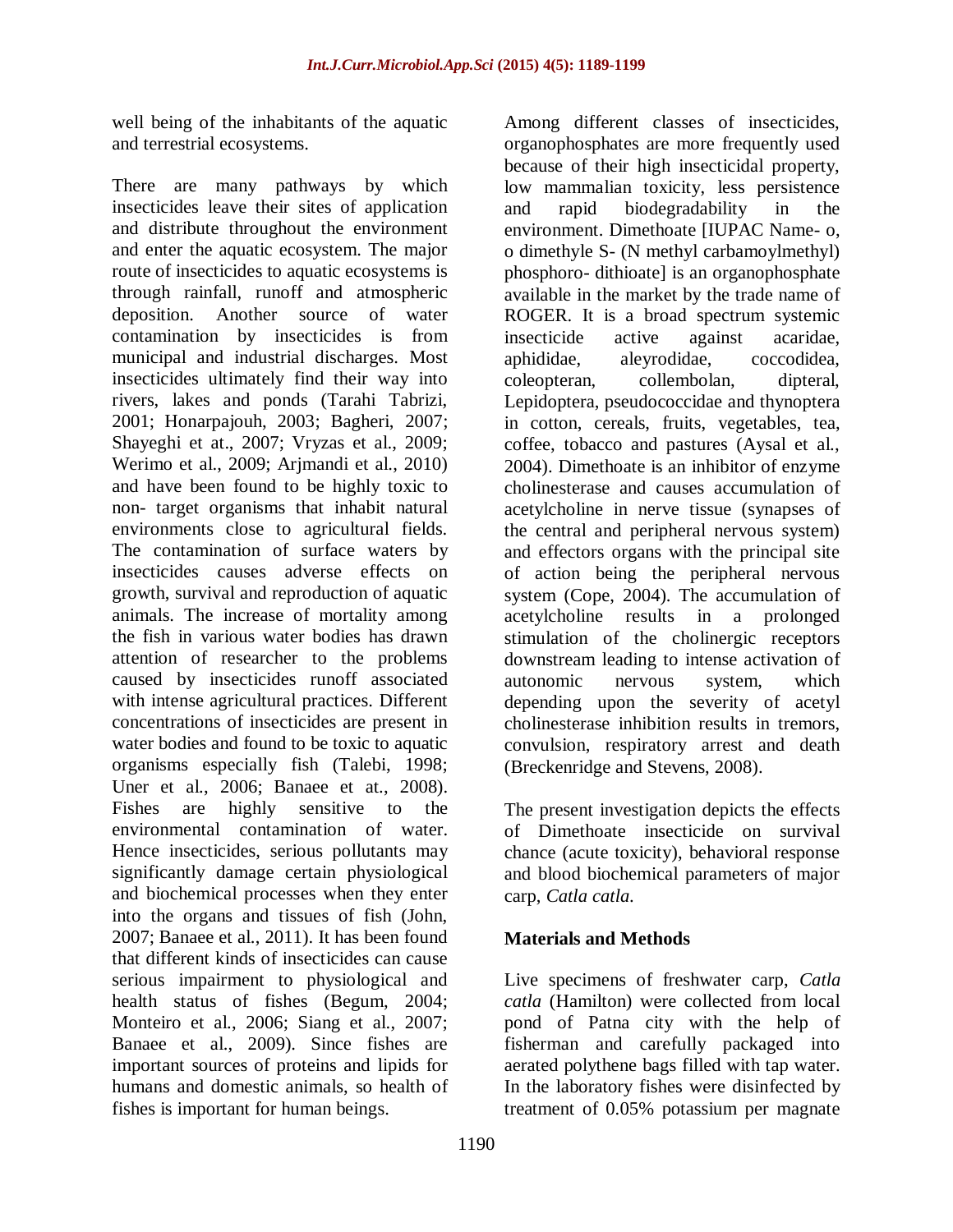and transferred into large plastic tanks containing 500liters of dechlorinated tap water for acclimatization for 15 days. During acclimatization water of the tank was changed daily and fish were fed dried shrimp twice a day.

The experiment was conducted under natural photoperiod and temperature in the months of September – October, 2014. The physicochemical characteristics of experimental water used were as follows:  $pH$  7.40 $\pm$  0.2; dissolved oxygen 8.35 $\pm$ 0.15mg/l; temperature 20.00 $\pm$ 2<sup>0</sup>C; free carbon dioxide 6.5±0.5mg/l; total hardness as calcium carbonate 135±5.25mg/l; and electrical conductivity 285.36±60.45 µmho/cm.

The acclimatized *Catla catla* of length 7.5±1.5cm and weight 12.0±3gm were sorted and starved for 24hr. before starting the experiment. Stock solution of Dimethoate (EC30%, Rallis India Ltd) was prepared in absolute alcohol. Five replicates, each containing ten fish were subjected to Dimethoate at eight different concentrations of 20.5, 21.0, 21.5, 22.0, 23.0, 23.5, and 24..mg/l. Control groups, each having ten fish kept in tap water containing 0.4ml/l acetone was run concurrently. All experiments were carried out in cylindrical glass aquaria containing 30 liters of test solution. All solutions (control and test) were renewed daily and dead fishes were immediately removed.

The behavioral changes and mortality of the fish were recorded at four different exposure periods viz, 24, 48, 72 and 96 hr.

The blood from the fishes were collected and subjected to biochemical analysis, such as total free amino acids (Yemm and Cocking, 1957), total proteins (Gornall et al., 1949), total free sugars (Roe, 1955), glycogen (Kemp and Kits, 1975) and total

lipids (Barnes and Black Stock, 1973). The results obtained have been presented in Table-1, 2 and 3.

## **Result and Discussion**

The LC50 values of Dimethoate for 24, 48, 72 and 96 hours of exposure have been presented in Table-1. From the results it is evident that no mortality of *Catla catla* was recorded at 20.5mg/l Dimethoate up to 24 hrs. of exposure. At concentrations of 23.0, 23.5 and 24.0mg/l of Dimethoate 100% mortality of *Catla catla* was recorded at three different concentration of Dimethoate viz., 23.0mg/l, 23.5mg/l and 24.0mg/l in 96 hrs. of exposure. The LC50 values of Dimethoate at various exposure times were 21.0mg/l for about 84 hrs; 21.5mg/l for 72 hrs; 22.0mg/l for about 60hrs; 22.5mg/l for 48 hrs; 23.0mg/l for 48 hrs; and 23.5mg/l for 24 hrs. The percentage mortality of *Catla catla* increased with increased concentration of Dimethoate and with decreased exposure time. The present findings gain support from the work of Anoop *et al*., (2010) who also recorded LC50 values of Dimethoate in *Heteropeunistis fossilis*. Shukla (1995) reported the LC50 value of Dimethoate for *Colisa fasciatus* as 13.0mg/l for 24 hrs, 11.4mg/l for 48 hrs, 10.0mg/l for 72hrs and 9.3mg/l for 96hrs. Vittozzi and Angelis (1991) reported 0.78mg/l and 0.79mg/l as 96 hrs LC50 values of Dimethoate for blue gill and trouts respectively. The 96hrs LC50 value for Dimethoate for *Lebister reticulates* has been reported as 19mg/l (Gupta et al., 1984). The 96hrs LC50 value for Dimethoate to the fish Cyprinus carpio has been reported as 26.11mg/l (De Mel and Pathiratne, 2005). The median lethal concentration (LC50) of Dimethoate to fresh water food fish, *Clarius batrachus* has been recorded as 65ppm by Begum (1993). The acute toxicity values of Dimethoate (96hrsLC50) for fish species found in Canada ranged from 6mg/l for blue gill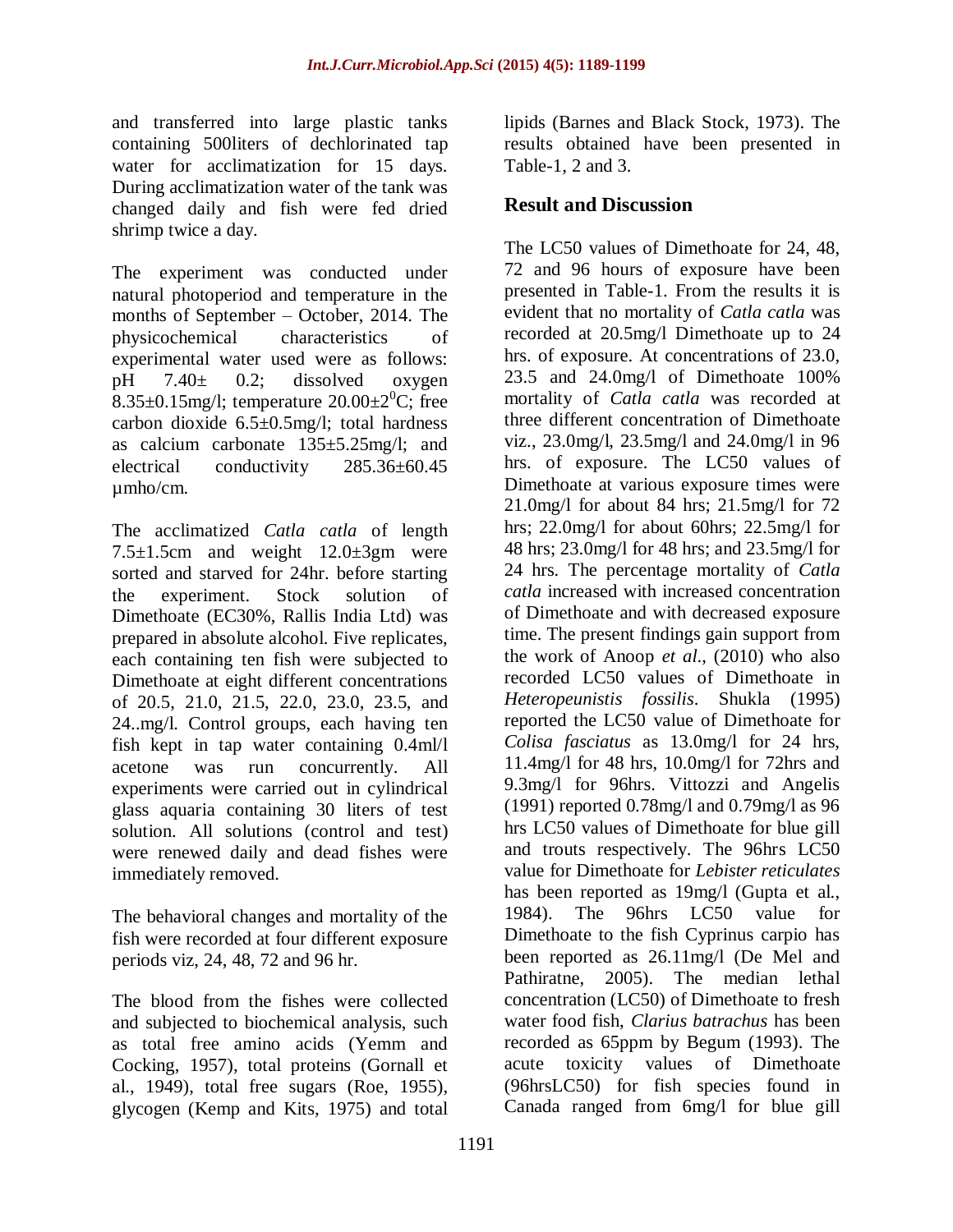(Lepomes macrochirus) to 22.4mg/l for carp (*Cyprinus carpio*, 7 days LC50) (C.C.M.E, 1999).Sweilum (2006) reported 40mg/l concentration of Dimethoate as LC50 for 96hrs exposure to fish Nile tilapia (*Oreochromis niloticus*). In the present investigation the LC50 values of Dimethoate to *Catla catla* were recorded as 21.5mg/l for 72hrs; 22.0mg/l for 60hrs; 22.5mg/l and 22.0mg/l for 48hrs and 23.5mg/l and 24.0mg/l for 24hrs of exposure. So it is difficult to compare the toxicity of Dimethoate insecticides to *Catla catla* because the toxicity is also influenced by several factors like temperature, hardness, pH and dissolved oxygen content of the test water. The result is also in accordance of Schimmel et al., (1976).

The interrelationship between ambient temperature and susceptibility of fish to toxicants appear to be a common feature. A wide range of insecticides have been found to increase the toxicity at higher temperature (Macek and Cope, 1969; Muirhead-Thomson, 1971).

The mechanism involved in the increase of susceptibility of fish to toxicants with rise in temperature is not well understood (Singh and Narain, 1971), though effect on general metabolism and respiration rate could largely be involved (Mackek et al., 1969; Wedemeyer et al., 1976; Gordon and McLeay, 1977). Rise in water temperature reduces the solubility of oxygen in water which could affect fish physiology. It could increase the metabolic rate (oxygen demand) of fish (Davis, 1975), limiting the affectivity of blood oxygen and hemoglobin affinity for oxygen (Bohr effect), thus resulting in low dissolved oxygen levels and greater accumulation of waste products and lowering the resistance of fish to stress. Reduced solubility of oxygen in water at higher temperatures could also increase the ventilation at gills and the respiration rate

(Jones et al., 1970), causing a larger quantity of water to move across the gill epithelium, thus increasing the possibility of greater uptake of contaminants from the medium and intensifying the stress.

From the result (Table-2) it is evident that the *Catla catla* showed behavioral alterations against Dimethoate intoxication. Uncoordinated movements, erratic swimming, convulsions, excess mucus secretion, decreased opercular movements, loss of balance, drowning and change in body pigmentation, muscle fasciculation. Moribund lethargy, refusal of feeding, respiratory distress became more apparent with increase in duration of exposure at all test concentration of Dimethoate.

The results of water quality of the tap water used in the present investigation were in the normal range which suggests that the parameters of the test water were not the cause of fish mortality. However, temperature, hardness, pH, alkalinity and biological factors such as sex, age, health, weight and physiological status are reported to have profound effects on the acute toxicity of organophosphate pesticide, Dimethoate. The present findings gain support from the work of Singh 2013 and Singh (2009) who reported a more or less similar results on acute toxicity and behavioral response of Dimethoate to an air breathing fish, *Colisa fasciatus* and common carp, *Cyprinus carpio* respectively.

From the result (Table-3) it is evident that the glycogen content, total proteins and total lipids decreased in the blood of *Catla catla*  under the toxicity of Dimethoate whereas the levels of total free sugars and total free amino acids increased. In animals, any stress could inflict excessive energy demand, which is immediately fulfilled by blood glucose.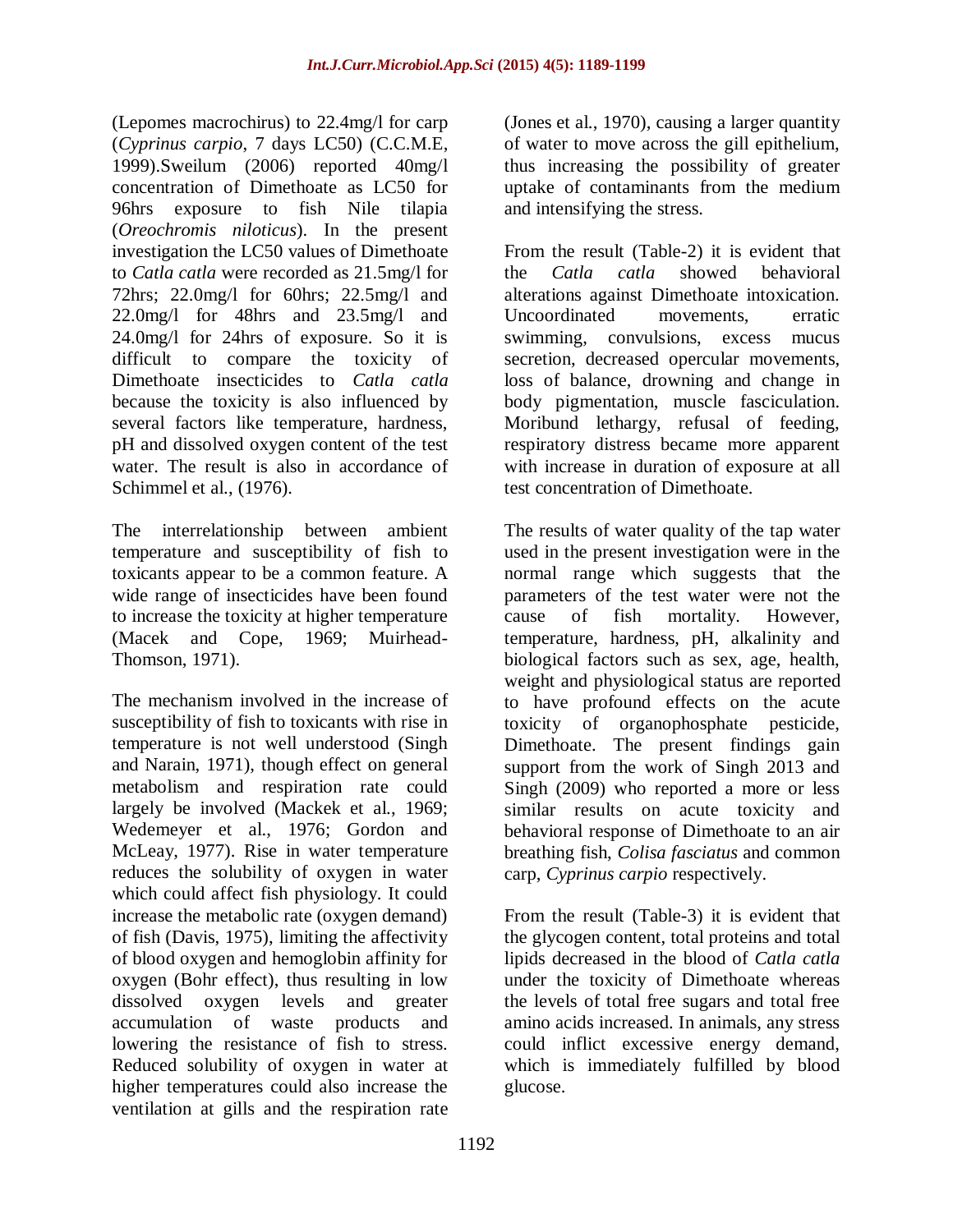### *Int.J.Curr.Microbiol.App.Sci* **(2015) 4(5): 1189-1199**

| <b>Concentration of</b> | Time of exposure | Number of fish          | % death          |
|-------------------------|------------------|-------------------------|------------------|
| Dimethoate in mg/l      | in hrs.          | died out of ten         |                  |
| 20.5                    | 24               | $\boldsymbol{0}$        | $\boldsymbol{0}$ |
|                         | $\overline{48}$  | $\mathbf{1}$            | 10               |
|                         | $\overline{72}$  | $\overline{\mathbf{3}}$ | 30               |
|                         | 96               | $\overline{\mathbf{4}}$ | 40               |
| 21.0                    | 24               | $\mathbf{1}$            | 10               |
|                         | 48               | $\overline{2}$          | 20               |
|                         | 72               | $\overline{\mathbf{4}}$ | 40               |
|                         | 96               | 6                       | 60               |
| 21.5                    | 24               | $\overline{2}$          | 20               |
|                         | 48               | $\overline{2}$          | 20               |
|                         | 72               | 5                       | 50               |
|                         | 96               | $\overline{7}$          | 70               |
| 22.0                    | 24               | $\overline{2}$          | 20               |
|                         | 48               | $\overline{\mathbf{3}}$ | 30               |
|                         | 72               | 6                       | 60               |
|                         | 96               | 8                       | 80               |
| 22.5                    | 24               | $\overline{\mathbf{3}}$ | 30               |
|                         | 48               | $\overline{\mathbf{5}}$ | 50               |
|                         | 72               | 6                       | 60               |
|                         | 96               | $\boldsymbol{9}$        | 90               |
| 23.0                    | 24               | $\overline{\mathbf{3}}$ | 30               |
|                         | 48               | $\overline{5}$          | 50               |
|                         | 72               | $\overline{7}$          | 70               |
|                         | 96               | 10                      | 100              |
| 23.5                    | 24               | 5                       | 50               |
|                         | 48               | $\overline{7}$          | 70               |
|                         | 72               | 9                       | 90               |
|                         | 96               | 10                      | 100              |
| 24.0                    | 24               | 5                       | 50               |
|                         | 48               | $\overline{7}$          | 70               |
|                         | 72               | 9                       | 90               |
|                         | 96               | 10                      | 100              |

**Table.1** Percentage lethality of *Catla catla* after exposure to eight different concentrations of Dimethoate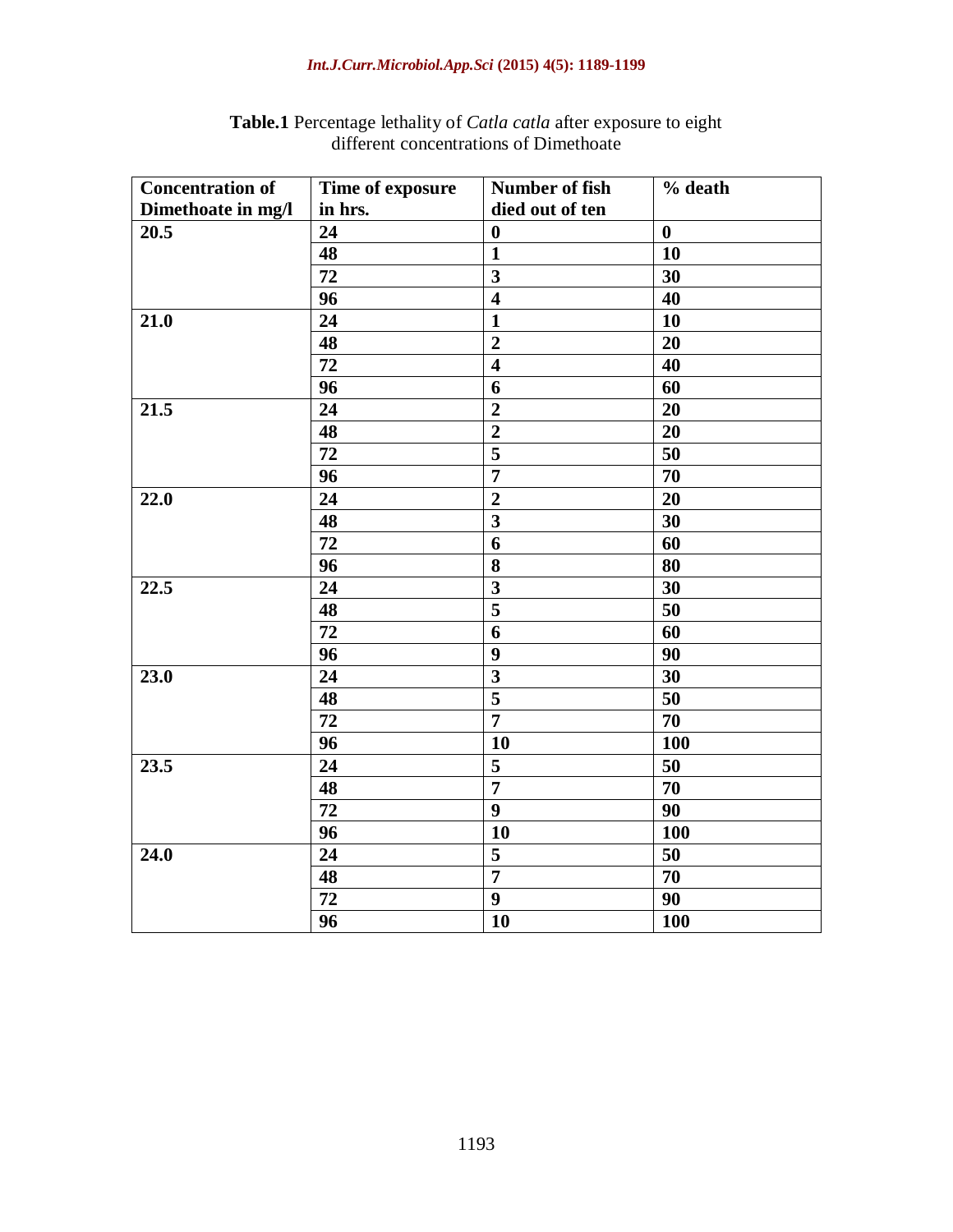| <b>Symptoms observed</b>    | Concentration of Dimethoate in mg/l |         |        |       |    |         |       |       |                          |        |          |       |       |          |       |       |
|-----------------------------|-------------------------------------|---------|--------|-------|----|---------|-------|-------|--------------------------|--------|----------|-------|-------|----------|-------|-------|
|                             | 20.5                                |         |        | 21.0  |    |         | 21.5  |       |                          |        | 22.0     |       |       |          |       |       |
|                             | Time of exposure                    |         |        |       |    |         |       |       |                          |        |          |       |       |          |       |       |
|                             | 24                                  | 48      | 72     | 96    | 24 | 48      | 72    | 96    | 24                       | 48     | 72       | 96    | 24    | 48       | 72    | 96    |
| Lethargy                    | $^+$                                | $^+$    | $++$   | M     |    | $^{++}$ | $+++$ | M     | $^+$                     | $++$   | M        | M     | $++$  | $+++$    | M     |       |
| <b>Increased mucus</b>      | $^{+}$                              | $^{++}$ | $++$   | $+++$ | ┷  | $++$    | $+++$ | $+++$ | $++$                     | $+++$  | $+++$    | $+++$ | $+++$ | $+++$    | $+++$ | $+++$ |
| <b>Skin discoloration</b>   | $\overline{\phantom{0}}$            | $^{+}$  | $^{+}$ | $++$  |    | $++$    | $++$  | $+++$ | $\overline{\phantom{0}}$ | $^{+}$ | $++$     | $++$  | $++$  | $+++$    | $+++$ | $+++$ |
| <b>Muscle fasciculation</b> | $^+$                                |         | $++$   | $+++$ |    | $++$    | $+++$ | $+++$ | $^+$                     | $++$   | $+++$    | $+++$ | $+++$ | $+++$    | $+++$ | $+++$ |
| <b>Respiratory distress</b> |                                     |         | $++$   | $++$  |    | $++$    | $++$  | $+++$ | $++$                     | $+++$  | $^{+++}$ | $+++$ | $+++$ | $^{+++}$ | $+++$ | $+++$ |
| <b>Feeding behavior</b>     | N                                   |         | N      | N     | N  | N       | LA    | LA    | N                        | LA     | LA       | LA    | LA    | LA       | LA    | RF    |

**Table.2** Behavioral response of *Catla catla* after exposure to eight different concentrations of Dimethoate

| <b>Symptoms observed</b>    | Concentration of Dimethoate in mg/l |       |       |          |       |       |       |       |       |       |       |       |          |          |          |       |
|-----------------------------|-------------------------------------|-------|-------|----------|-------|-------|-------|-------|-------|-------|-------|-------|----------|----------|----------|-------|
|                             | 22.5                                |       |       | 23.0     |       |       | 23.5  |       |       |       | 24.0  |       |          |          |          |       |
|                             | Time of exposure in hrs.            |       |       |          |       |       |       |       |       |       |       |       |          |          |          |       |
|                             | 24                                  | 48    | 72    | 96       | 24    | 48    | 72    | 96    | 24    | 48    | 72    | 96    | 24       | 48       | 72       | 96    |
| Lethargy                    | $+++$                               | M     | п.    |          | M     | ட     | ┺     | ⊥     | ⊥     |       |       |       |          | L        | ⊥        | L     |
| <b>Increased mucus</b>      | $+++$                               | $+++$ | $+++$ | $+++$    | $+++$ | $+++$ | $+++$ | $+++$ | $+++$ | $+++$ | $+++$ | $+++$ | $^{+++}$ | $^{+++}$ | $^{+++}$ | $+++$ |
| <b>Skin discoloration</b>   | $+++$                               | $+++$ | $+++$ | $+++$    | $+++$ | $+++$ | $+++$ | $+++$ | $+++$ | $+++$ | $+++$ | $+++$ | $+++$    | $^{+++}$ | $+++$    | $+++$ |
| <b>Muscle fasciculation</b> | $+++$                               | $+++$ | $+++$ | $+++$    | $+++$ | $+++$ | $+++$ | $+++$ | $+++$ | $+++$ | $+++$ | $+++$ | $^{+++}$ | $+++$    | $^{+++}$ | $+++$ |
| <b>Respiratory distress</b> | $+++$                               | $+++$ | $+++$ | $^{+++}$ | $+++$ | $+++$ | $+++$ | $+++$ | $+++$ | $+++$ | $+++$ | $+++$ | $^{+++}$ | $+++$    | $^{+++}$ | $+++$ |
| <b>Feeding behavior</b>     | LA                                  | LA    | RF    | RF       | LA.   | RF    | RF    | RF    | RF    | RF    | RF    | RF    | RF       | RF       | RF       | RF    |

Degree of intensity of the symptoms: '+' above normal; ' $++$ ' moderate; ' $++$ ' severe 'M' moribund; 'L' lethal; 'N' normal feeding; 'LA' loss of appetite; 'RF' refusal of feed

As a consequence, the blood sugar level could increase as observed in the present experimental fish, *Catla catla*. As a consequence, the glycogen reserve in the blood could be subjected to glycogenolysis with the resultant depletion. This is in conformity with the findings of Mukhopadhyay and Dehadrai (1980), Parithabhanu and Subramanian (2006) and Natarajan (1989) in pesticide- treated fishes. The reduction in the glycogen content in the blood of present experimental fish, *Catla catla* could also be due to the inhibition of

glycogenesis, as also observed by Kabeer et al., (1984) in bivalves treated with pesticide.

In the present investigation, Dimethoate caused reduction in total proteins in the blood of *Catla catla*. The control fish showed 75.00mg/dL of total proteins in their blood. The reduction in total proteins in blood of *Catla catla* at different concentrations of Dimethoate on 48 hrs of exposure was recorded in the following sequence:

| <b>Concentration of</b> |                                         |  |  |  |                                               |
|-------------------------|-----------------------------------------|--|--|--|-----------------------------------------------|
| Dimethoate in mg/l      | 20.5 21.0 21.5 22.0 22.5 23.0 23.5 24.0 |  |  |  |                                               |
| <b>Total proteins</b>   |                                         |  |  |  | 72.80 61.65 52.25 45.0 38.80 30.70 27.0 21.25 |
| in mg/dL                |                                         |  |  |  |                                               |

Similarly reduction in total glycogen content as compared to control was recorded and showed significant decline in its content (4.58mg/dL) at 24.0mg/l of Dimethoate on

48 hrs of exposure. Reduction in total lipids in blood of *Catla catla* was recorded to be 179.27mg/dL at 24.0 mg/lof Dimethoate on 48 hrs of exposure as compared to control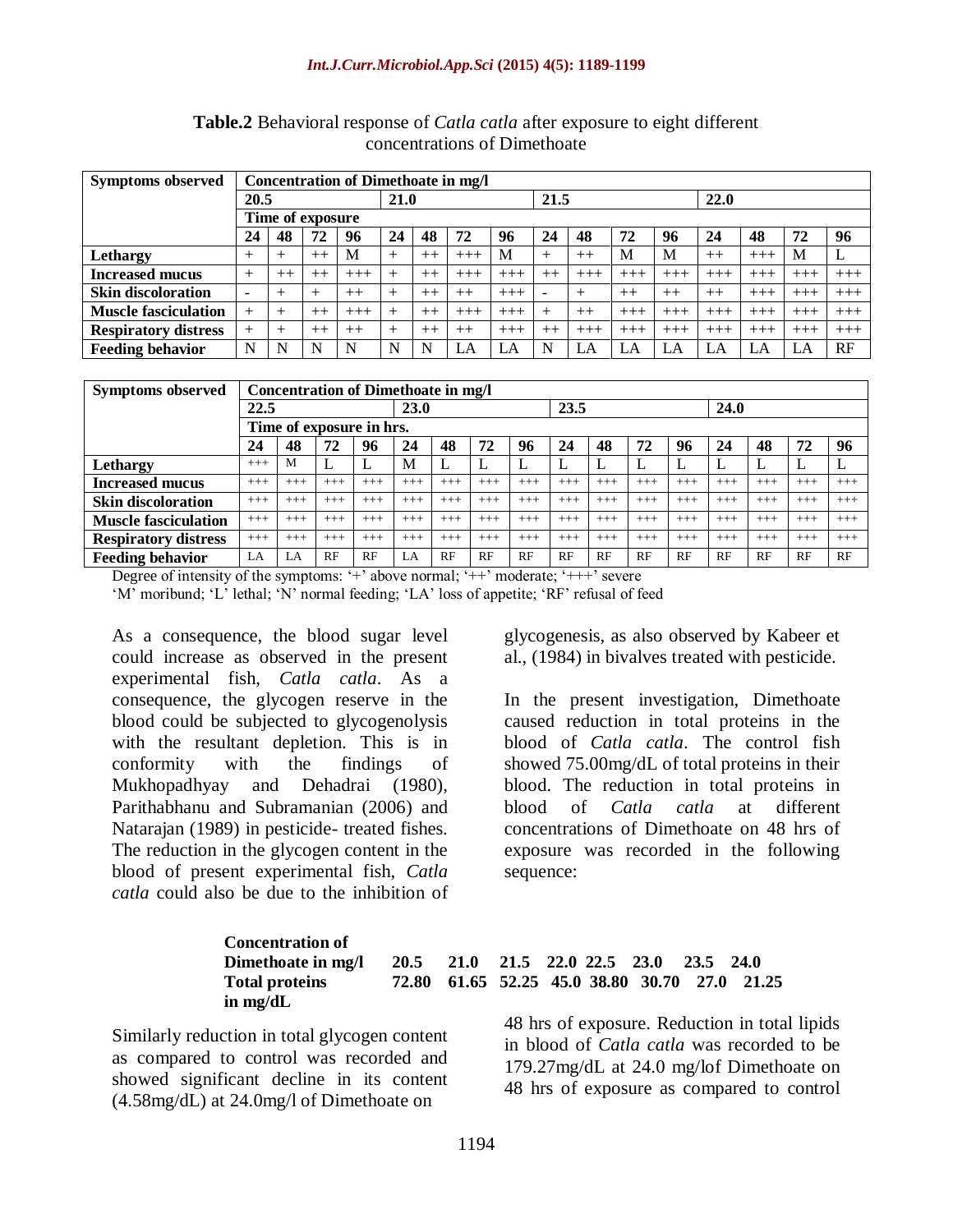(396.65mg/dL). Similarly increase in total amino acids and total free sugars was recorded to be 630.00mg/dL and 272.15mg/dL respectively at 24.0mg/l Dimethoate on 24 hrs of exposure as compared to control.

This is suggestive of degradation of proteins and glycogen with the resultant increase of total free amino acids and sugars. The present findings gain support from the work of Kabeer et al., (1984) in pesticide- treated mollusks and Joyce Shoba Rani and Janaiah (1991) in *Clarius batrachus* under pesticide toxicity. Nagabhushanam et al., (1983) has reported that the free amino acids serve as supplementary energy source under the condition of emergency during chronic stress.

The decline in the total lipids in the blood of *Catla catla* under study indicates the utilization of lipids to meet the energy

demand during the stress caused by Dimethoate. According to Srinivas et al., (1991), the endogenous fat is the only source of energy requirements in animals during prolonged stress. This is in agreement with the findings of Jeba Kumar (1993) and Govindan (1994) who have reported the decrement of lipids in the tissues of fishes during stress caused by insecticides. Thus Dimethoate has disrupted the normal functioning of cells with resultant alterations in the fundamental biochemical mechanisms in fishes. This in turn would result in the mortality of fishes on prolonged exposure to the Dimethoate, an organophosphate.

It is concluded that Dimethoate is highly toxic to fish which is greatly reflected in behavioral and biochemical alterations resulting in death. Further studies on toxicity of Dimethoate in laboratory and field on various fish species may help in deciding the judicious use of this insecticide.

| <b>Concentration</b><br>of Dimethoate | <b>Total free amino</b><br>acids in mg/l | <b>Total proteins</b><br>in mg/l | <b>Glycogen</b> in<br>mg/l    | <b>Total free sugars</b><br>in mg/l | <b>Total lipids in</b><br>mg/l  |
|---------------------------------------|------------------------------------------|----------------------------------|-------------------------------|-------------------------------------|---------------------------------|
| in mg/l                               |                                          |                                  |                               |                                     |                                 |
| <b>Control</b>                        | $455.00 \pm 11.63$                       | $75.00 \pm 5.54$                 | $20.75 \pm 1.45$              | $150.00 \pm 6.11$                   | $396.65 \pm 15.41$              |
| 20.5                                  | $475.00 \pm 14.26$ NS                    | $72.80 \pm 1.35$ <sup>*</sup>    | $17.60 \pm 1.45$ <sup>*</sup> | $161.00\pm10.15$ NS                 | $258+22.11$ NS                  |
|                                       | $(+4.85; r=0.75)$                        | $(-14.31; r=1.00)$               | $(-18.04; r=0.55)$            | $(+10.05; r=0.32)$                  | $(-9.59x=0.75)$                 |
| 21.0                                  | $485.00 \pm 12.21$ NS                    | $61.65 \pm 1.35$ <sup>*</sup>    | $15.45 \pm 1.35$ <sup>*</sup> | $175.00 \pm 9.75$                   | $345 \pm 21.24$ <sup>*</sup>    |
|                                       | $(+11.75; r=0.51)$                       | $(-12.12; r=0.41)$               | $(-20.05; r=0.70)$            | $(+20.55; r=0.07)$                  | $(-13.38; r=0.61)$              |
| 21.5                                  | $505.00 \pm 11.25$                       | $52.25 \pm 1.65$ <sup>*</sup>    | $11.20 + 1.15$ <sup>*</sup>   | $205.00 \pm 9.62$ *                 | $312 \pm 11.65$ <sup>*</sup>    |
|                                       | $(+21.11; r=0.81)$                       | $(-31.65; r=0.44)$               | $(-25.21; r=0.91)$            | $(+26.31; r=.031)$                  | $(-16.21; r=0.61)$              |
| 22.0                                  | $515.00 \pm 12.65$                       | $45.00 + 1.65$                   | $9.35 + 1.16^*$               | $225.00+10.61^*$                    | $286.45+17.64$ <sup>*</sup>     |
|                                       | $(+31.15; r=0.65)$                       | $(-34.51; r=0.45)$               | $(-30.22; r=0.91)$            | $(+32.35; r=0.38)$                  | $(-21.51; r=0.61)$              |
| 22.5                                  | $545.00 \pm 6.58$                        | $38.80 + 1.17$ <sup>*</sup>      | $7.35 + 1.21$ <sup>*</sup>    | $237.00 \pm 11.50^{\circ}$          | $205.55 \pm 16.64$ <sup>*</sup> |
|                                       | $(+33.15; r=0.51)$                       | $(-38.81; r=0.15)$               | $(-36.15; r=0.91)$            | $(+35.15; r=0.45)$                  | $(-27.51; r=0.52)$              |
| 23.0                                  | $576.25 \pm 7.45$ <sup>*</sup>           | $30.70 \pm 1.16^*$               | $6.35 \pm 1.25$ <sup>*</sup>  | $247.00 \pm 15.12$ <sup>*</sup>     | $195.16 \pm 11.65$ <sup>*</sup> |
|                                       | $(+36.14; r=0.53)$                       | $(-42.35; r=0.18)$               | $(-40.16; r=0.71)$            | $(+43.12; r=0.73)$                  | $(-32.35; r=0.61)$              |
| 23.5                                  | $612 + 7.46^*$                           | $27.00 \pm 2.35$ <sup>*</sup>    | $5.27 + 1.35^*$               | $\overline{255.10 \pm 11.15}$ *     | $187.14 \pm 11.50^*$            |
|                                       | $(+38.12; r=.0.64)$                      | $(-45.81; r=0.15)$               | $(-42.15; r=0.81)$            | $(+45.15; r=0.72)$                  | $(-41.21; r=0.51)$              |
| 24.0                                  | $630.00 \pm 13.25$                       | $21.25 + 2.75$                   | $4.58 \pm 1.27$               | $272.15 + 7.15$ <sup>*</sup>        | $179.27 \pm 10.90$              |
|                                       | $(48.56; r=0.85)$                        | $(-51.95; r=0.95)$               | $(-45.16; r=0.71)$            | $(+48.12; r=0.62)$                  | $(-46.25; r=0.61)$              |

**Table.3** Biochemical composition of blood serum of Catla catla in control and 48 hrs. of exposure to eight different concentrations of Dimethoate

\*= Significant at p>0.05; NS= not significant; + indicates increase over control; - indicates decrease over control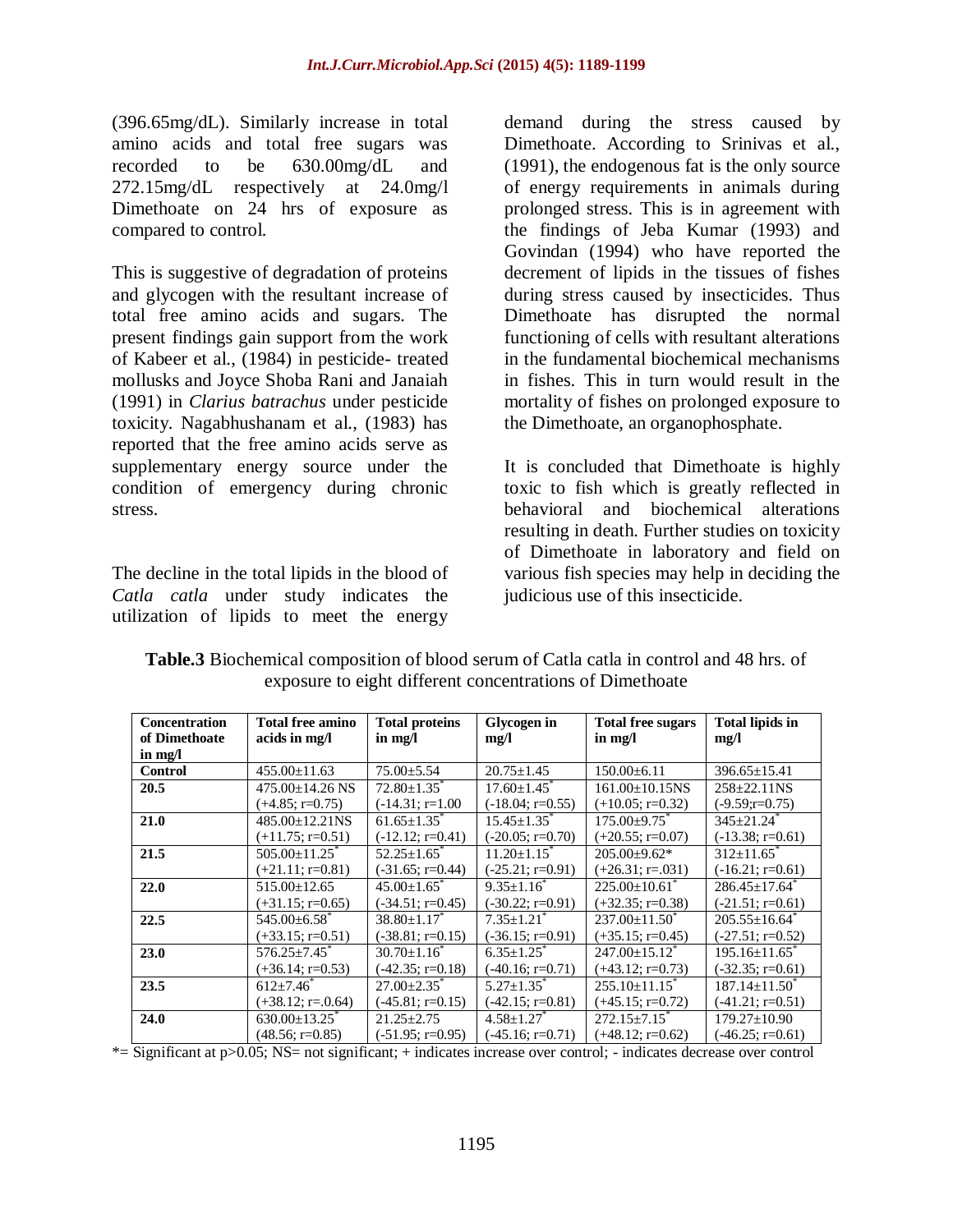### **Acknowledgements**

Authors are thankful to Dr. Baidyanath Kumar, Visiting Professor, Department of Biotechnology, Commerce of College (MU), Patna for providing necessary suggestions to conduct this work.

### **References**

- Anoop Kumar Srivastava, Mishra, D, Shrivastava, S, Srivastava, S. K. and Srivastava, A. K. (2010): Acute Toxicity and behavioral responses of *Heteropeunistis fossilis* to an organophosphate insecticide, Dimethoate, *International Journal of Pharma and Biosciences*, 1 (4): B-355- B363.
- Arjmandi, R. Tavakol, M. and Shayeghi, M. (2010): Determination of organophosphate insecticide residues in the rice paddies. *International Journal of Environmental Science technology*, 7 (1): 175- 182.
- Aysal P., Tiryaki, O. and Tuncbilek, A.S.( 2004): Dimethoate residues in tomato and tomato products. Bull. Environ. Contam.Toxicol.: 351-357.
- Bagheri, F. (2007): Study of pesticide residues (Diazinon, Azinphosmethyl) in the rivers of Golestan province (Gorgan Roud and Gharehsou), M. Sc thesis, Tehran University of Medical Science. Tehran, 1- 125.
- Banaee, M. Mirvagefei, . R. Rafei, G. R. and Majazi Amiri, B. (2008); Effect of sublethal Diazinon Concentrations on Blood Plasma Biochemistry. Int. J. Environ. Res., 2 (2): 189- 198.
- Banaee, M. Mirvaghefei, A. R. Majazi Amiri, B. Rafei, G. R. and Nematdost, B. (2011): Biochemical Blood and Histopathological Study of Experimental Diazinon Poisoning in common carp fish (Cyprinus carpio).

*Journal of Fisheries (Iranian Journal of Natural Resources)*, 64(1): 1-14.

- Banaee, m. Mirvaghefi, A. R. Ahmadi, K and Ashori, R. (2009): The effect of diazinon on histopathological changes of testis and ovaries of common carp (*Cyprinus carpio*). *Scientific Journal of Marine Biology*, 1(2): 25-35.
- Banaee, M. Mirvaghefi, A. R. Ahmadi, K and Banaee, S. (2008): Determination of LC50 and investigation of acute toxicity effects of diazinon on hematology and serology indices of common carp (*Cyprinus carpio*). *Journal of Marine Science and Technology Research*, 3(2): 1- 10.
- Banaee, M. Mirvaghefi, A. R and. Ahmadi, K. (2011): Effects of diazinon on biochemical parameters of blood in rainbow trout (*Onchorhynchus mykiss*). Pesticide *Biochemistry and Physiology*, 99: 1- 6.
- Barnes, and Black stock, J. ( 1973): Estimation of lipids in marine animals and fish. Detailed investigation of the Sulphophosphovanillin method for total lipids. *J.Exp. Mar. Biol. Ecol*. 12:103-118.
- Begum G (1993): In vivo toxicity and accumulation of Dimethoate in freshwater fish *Clarias batrachus*  (Linn.). Ph.D. thesis, Osmania University, Hyderabad A.P., India.
- Begum, G. (2004): Carbofuran insecticide induced biochemical alterations in liver and muscle tissues of the fish *Clarias batrachus* (Linn) and recovery response*. Aquatic Toxicology*, 66: 83- 92.
- Breckenridge C.B. and Stevens, J.T. (2008): Crop Protection Chemicals: Mechanism of Action and Hazard Profiles. In: Principles and Methods ofToxicology (Ed. A.W. Hayes). CRC Press, Taylor and Francis Group, Boca Raton : 727-774.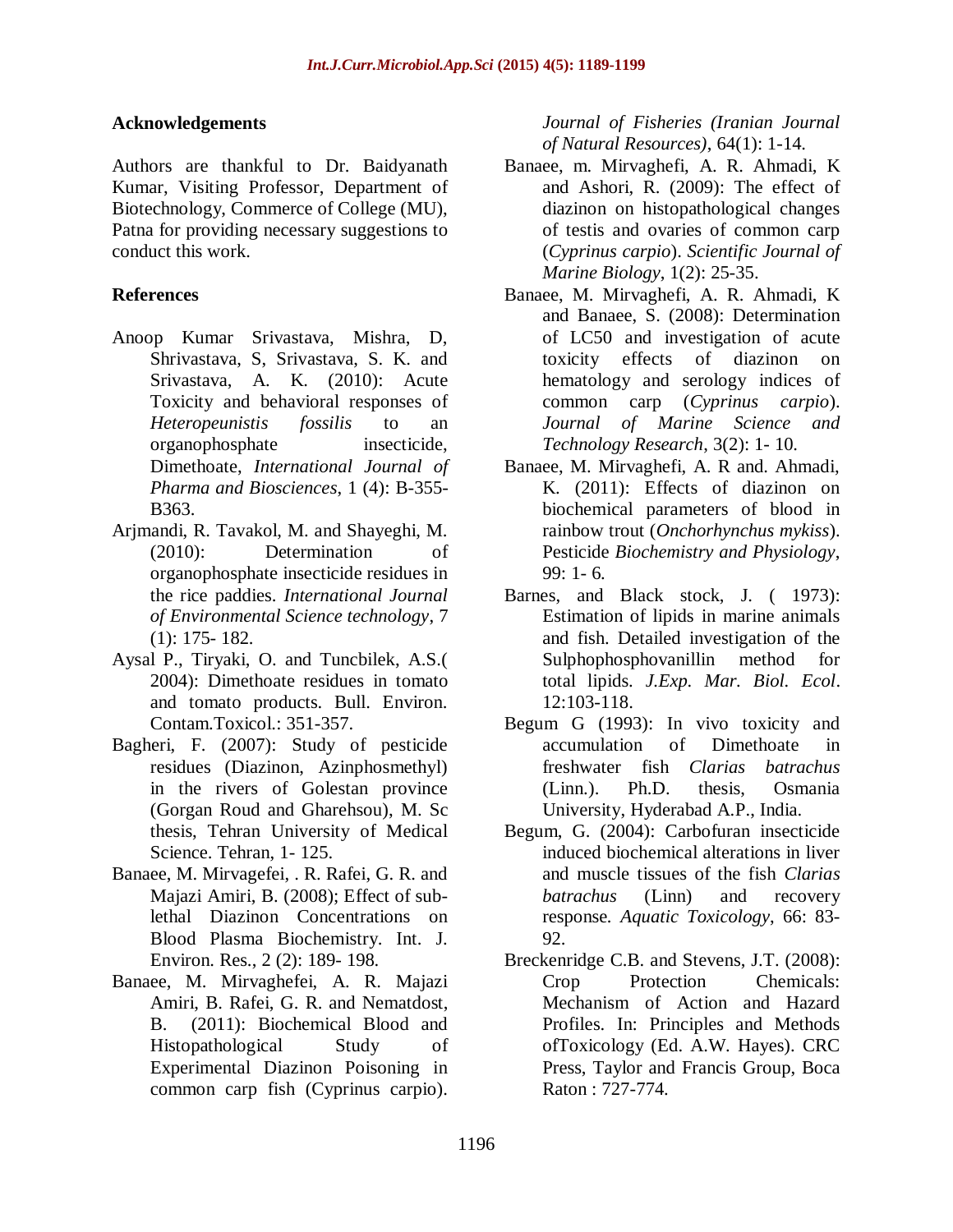- Cope,W.G. (2004): Exposure Classes,Toxicants inAir,Water Soil, Domestic and Occupational Settings. In:AT. B. of Modern Toxicology (Ed. E. Hodgson). John Wiley and Sons Inc.,NewJersey,USA: 33-48.
- C.C.M.E. (Canadian Council of Ministers of the Environment) (1999): Canadian water quality guidelines for the protection of aquatic life: Dimethoate. In: Canadian environmental quality guidelines, Canadian Council of Ministers of the Environment, Winnipeg.
- Davis JC (1975): The exchange of oxygen at the gills of fish in response to oxygen availability. In: Chemistry and Physics of Aqueous Gas Solutions (ed.: Adams WA). Electrochemical Society, Princeton, N.J., pp. 293.
- De Mel GWJLMVTM, and Pathiratne A (2005):Toxicity assessment of insecticidescommonly used in rice pest management to the fry of common carp, *Cyprinus carpio*, a food fish culturable in rice fields. *Journal of Applied Ichthyology*, 21: 146-150.
- Gornall, A.G.,Bardawill,C.j and David, M.M.( 1949): Determination of total serum proteins by means of biuret reaction . *J.Biol.Chem*. 177:551-556.
- Gordon M.R, and McLeay DJ (1977): Sealed-jar bioassays for pulp mill effluent toxicity: Effects of fish species and temperature. *Journal of Fish Research Board Canada*, 34: 1389- 1396.
- Govindan, V.S.; Jacob, L. and Devika, R.( 1994): Toxicity and metabolic changes in *Gambusia affinis* exposed to Phosphamidon. *J. Ecotoxicol. Env. Monit*. 4:1-6.
- Gupta PK (1984): Studies on acute toxicity of some insecticides to a freshwater teleost *Lebestes reticulatus* (Peters).

*Acta Hydrochimica et Hydrobiologica*, 12: 629, (1984).

- Honarpajouh, K. (2003): Study and Identification of OP pesticides residues (Azinphosmethyl and Diazinon) in the Mahabad and Siminerood Rivers, M. Sc Thesis, Tehran University of Medical Science, Tehran, Iran, pp. 95.
- Jeba kumar,S.R.D.; Kumaraguru, A.K and Jayaraman.J.(1993): Accumulation and dissipation of phosphomidon in the tissues of freshwater fish *Oreochromis mossambicus. Comp. Physiol.Ecol*. 18:12-17.
- Jones DR, Randall DJR, and Jarman GM (1970): A graphical analysis of oxygen transfer in fish. *Respiratory Physiology*, 10: 285-298.
- Joyce shoba Rani. V.and Janaiah.C.1991.Ammonia metabolism in freshwater teleost clarias batrachus(Linn) on exposure to trichlorofon. *Bull. Environ. Contam.Toxicol.* 46:731-737.
- Kabeer, A.I.; Begum, M.D.; Sivaiah, S and Ramana Rao, K. V. ( 1984): Sub-lethal toxicity of malathian on the proteases and free amino acid composition in the liver of teleost, Tilapa mossambica(Peters). *Toxicol. Letter*. 20:59-62.
- Kemp, A. and Kits, V.A.J.M.( 1975):A colorimetric micromethod for the determination of glygogen in tissues. *J. Biochem*, 56:646-648.
- Macek KJ, Hutchinson C, and Cope OB, (1969): The effects of temperature on the susceptibility of bluegills and rainbow trout to selected pesticides. *Bulletin of Environmental Contamination and Toxicology*, 4: 174- 183.
- Monteiro, D. A. Alves de Almeida, J. Rantin, F. T. and Kalinin, A. L. (2006): Oxidative stress biomarkers in the freshwater characid fish, *Brycon*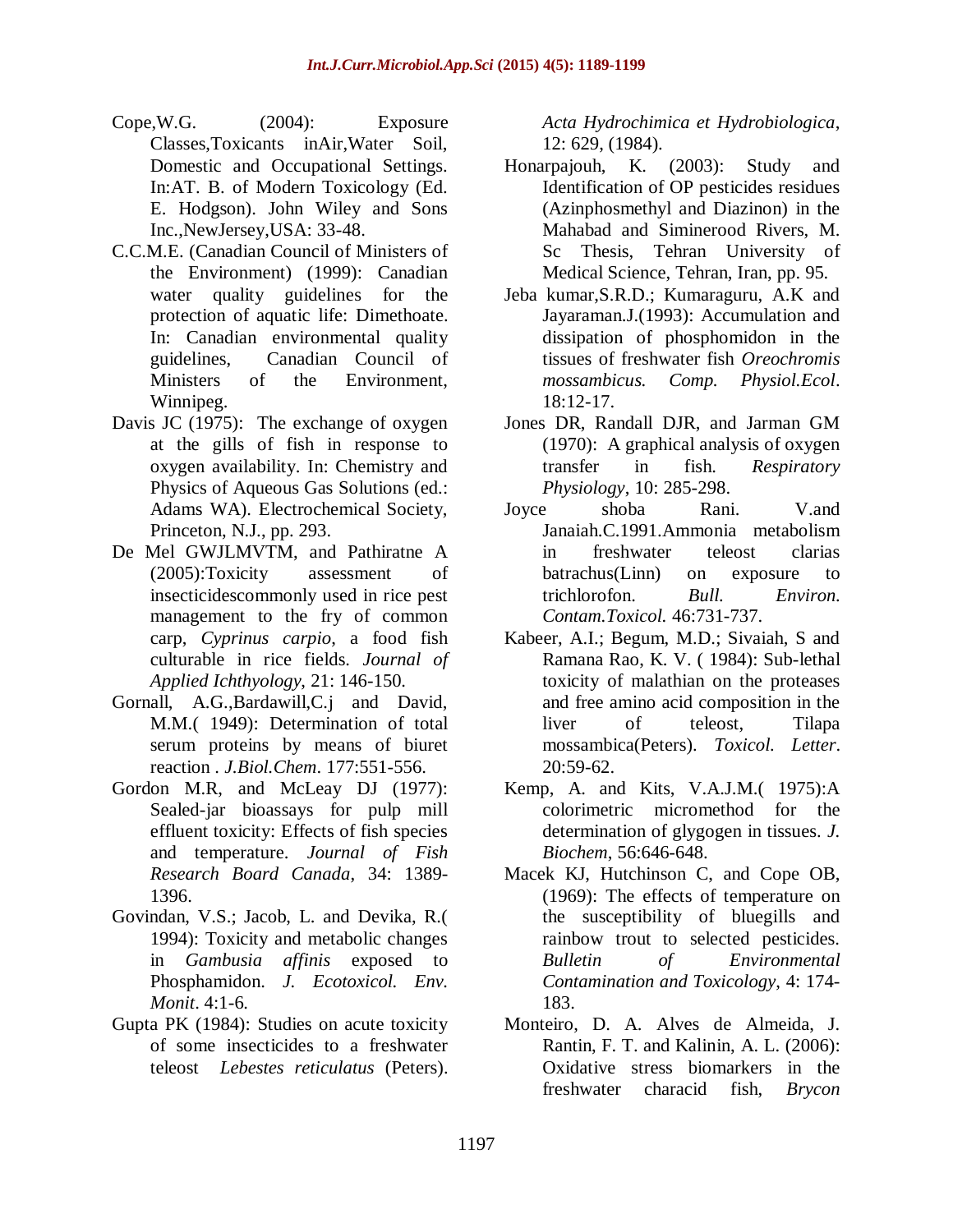*cephalus*, exposed to organophosphate insecticide Folisuper 600 (methyl parathion). *Comparative Biochemistry and Physiology*, Part C 143: 141- 149.

- Mukhopadhyay, P.K and Dehadrai. (1980): Biochemical changes in the air breathing eat fish Clarias batrachus(Linn) exposed to malathion. *Environ. Pollut*. *Ser*. A. 22:149-158.
- Muirhead-Thomson RC. (1971): Pesticide and freshwater fauna. Academic Press Inc.,London, pp 248.
- Nagabhushanam, R.; Kedarkar, M.S and Sarojini, R.( 1983); Text book of animal physiology, Oxford and IBM publishing co., New Delhi.
- Natarajan. G.M. 1989. Changes in the carbohydrate metabolism during acute and chronic exposure of air breathing fish Channa straistus to xydemeton methyl(Metasystax*), Comp. Physiol.Ecol*. 14:181-184.
- Parithabhanu, A. and Subramanian, M. A. (2006): Impact of mercuric chloride on the biochemical composition of blood of *Clarius batrachus* (Linn), *J. Curr. Sci*. 9 (1): 77- 80
- Roe, J. H.( 1955): The determination of sugar in blood and spinal fluid with anthroma reagent, *J. Biol. Chem*. 212:335-343.
- Schimmel SC, Patrick Jr. JM, and Forester J. (1976): Heptachlor-toxicity to and uptake by several estuarine organisms. *Journal of Toxicological and Environmental Health*, 1: 955-965.
- Shayeghi, M. Darabi, H. Abtahi, H. Sadeghi, M. Pakbaz, F. and Golestaneh, S. R. (2007): Assessment of persistence and residue of diazinon and malathion in three Rivers (Mond, Shahpour and Dalaky) of Bushehr province in 2004- 2005 years. *Iranian South Medical Journals*, 10(1): 54- 60.
- Shukla M. (1995); Toxicological assessment of some common pollutants on a

freshwater fish.Ph.D. Thesis, University of Gorakhpur,Gorakhpur, India.

- Siang,H.Y. Yee, L.M. & Seng, C.T. (2007). Acute toxicity of organochlorine insecticide endosulfan and its effect on behavior and some hematological parameters of Asian Swamp eel (*Monopterus albus*, Zuiew). *Pesticide Biochemistry and physiology*, 89:46- 53.
- Singh, R. N. (2013): Acute Toxicity of an Organophosphate, Diethoate to an air breathing fish, Colisa *fasciatus* (Bl. & Schn.), *Indian J. Sci. Res*. 4 (1): 97- 100.
- Singh, R. N. Pandey, R. K, Singh, N. N. and Das, V. K. (2009): *World Journal of Zoology,* 4 (2): 70- 75.
- Singh BB, and Narain AS (1982): Acute toxicity of thiodon to catfish *Heteropneustes fossilis. Bulletin of Environmental Contamination and Toxicology*, 28: 122-127, (1982).
- Singh R.N., pandey R.K, Singh N.N. and Das V.K.( 2009): Acute toxicity and behavioral responses of common carp Cyprinus carpio(Linn) to an organophosphate(Dimethoate). *WJZ*, 4:70-75.
- Singh, R.N. (2012): Histopathological alterations in the kidney of *Cyprinus carpio* after exposure to Dimethoate (30%). *Indian J.Sci. Res*., 3:127-131.
- Singh,R.N.( 2013): Effects of Dimethoate (30%), an organophosphate pesticide on liver of common carp, *Cyprinus carpio*. J. Environ. Biol., 34:657-661.
- Srinivas, Md.Rafi,. G.; Prasad T.A.V and Reddy D. C. 1991. Effect of thermal acclimation on the lipid metabolism in a freshwater field crab, *Ozaitelphusa senex senex* (Fabricius). *J. Ecolbiol*. 3:134-147.
- Sweilum MA (2006): Effect of sublethal toxicity of some pesticides on growth